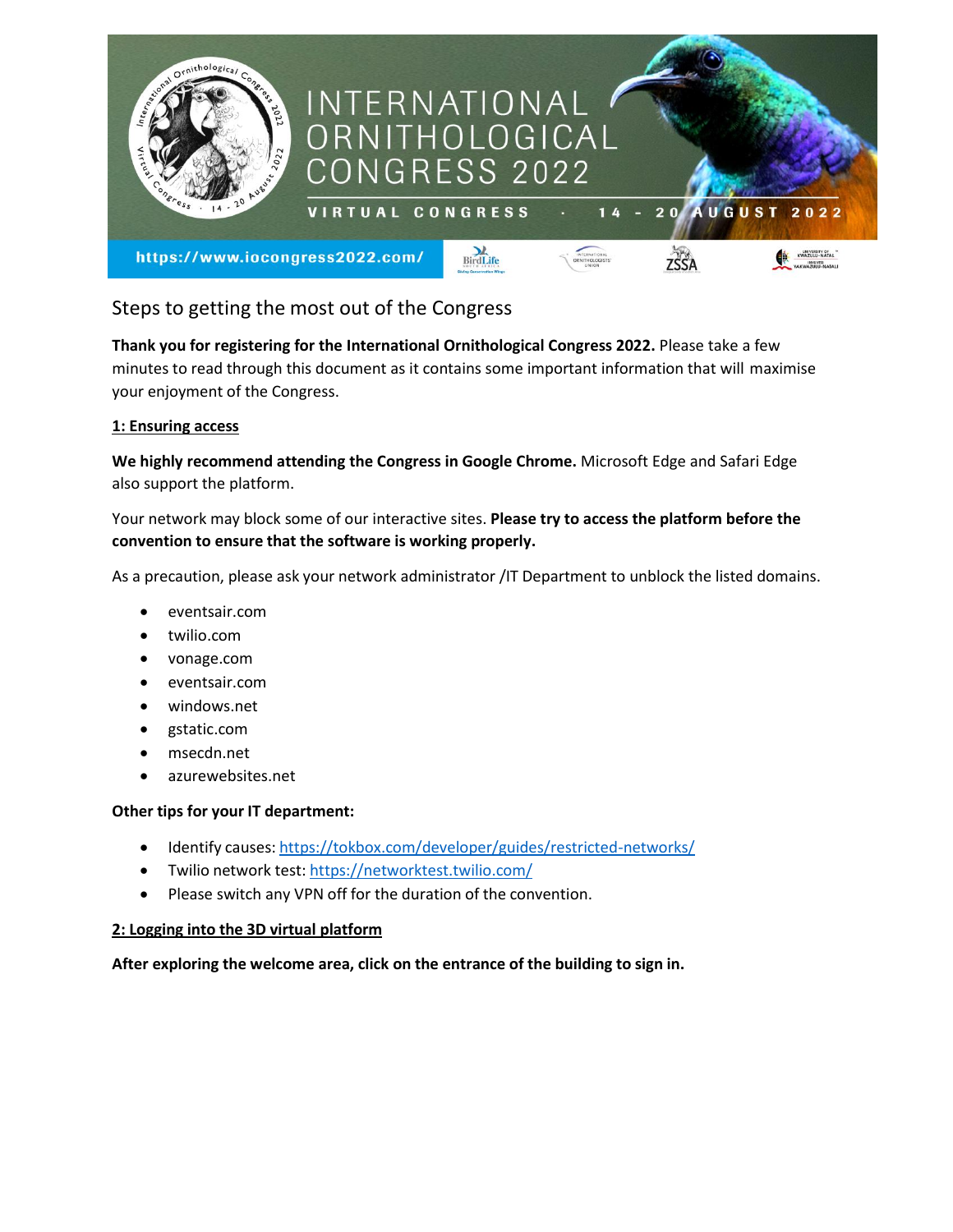

### **Remember!**

- Enter the email address you used to receive this email correspondence.
- Enter the individual pin included in the body of the email. (The system is case sensitive and space sensitive so please ensure that you enter the pin exactly as it appears.)
- Only one device can be used per profile. If you log in on another device using the same details, you will automatically be logged out of the first device.

# **3: Your 3D Profile**

### **Name badge**

**Your virtual name badge is your chance to shine.** To maximise your networking opportunities, follow the steps below:

- 1. Allow access to your audio and video settings. The first time you log in, the portal will perform a microphone and camera check to confirm your video and audio settings.
- 2. Kindly update your profile and upload an image. Please scroll right down to the bottom and enable "Full virtual badge display" so that your full name is listed.
- 3. Complete the "About me" section. Please give as much information as you are willing to share about yourself and your practice. This information will be visible to other congress attendees.

# **Meeting hub**

**All delegates can interact with each other virtually on the Meeting Hub.** It can be accessed before,

during, or after sessions. This is where you can search for other attendees, request meetings in advance, and engage in virtual conversations in real time.

NB: You will need check the meeting hub to accept and manage any connections. Invitations need to be accepted before you can engage.

# **AIRTouch Device**

Every attendee receives their own AIRTouch Device. This is similar to a personal tablet and it gives you access to all areas of the platform. View the programme agenda, export notes and contacts, visit the Virtual Exhibition and much, much more.

NB: Clicking on the profile icon in the top right will display important functions and tools.

| i<br>iå:<br>П<br>Meeting<br><b>Exhibitor</b><br>Information<br>Hub | п<br>Brochures My Notes |                                |
|--------------------------------------------------------------------|-------------------------|--------------------------------|
| <b>Live Presentations</b>                                          |                         |                                |
| Introduction to Education Tech<br>$1100$ arn - $115$ arn           |                         | STARTS IN<br>$1h$ 3 $m$        |
|                                                                    |                         | 40 peats left                  |
| Adult Education Tips and Tricks<br>$11:30$ am - $11:45$ am         |                         | STARTS IN<br>$1h$ $33m$        |
|                                                                    |                         | 40 seats left                  |
| Primary School Education Technology<br>12:30pm - 12:45pm           |                         | <b>STARTS IN</b><br>$2h$ $33m$ |
|                                                                    |                         | 40 seats left                  |
|                                                                    |                         |                                |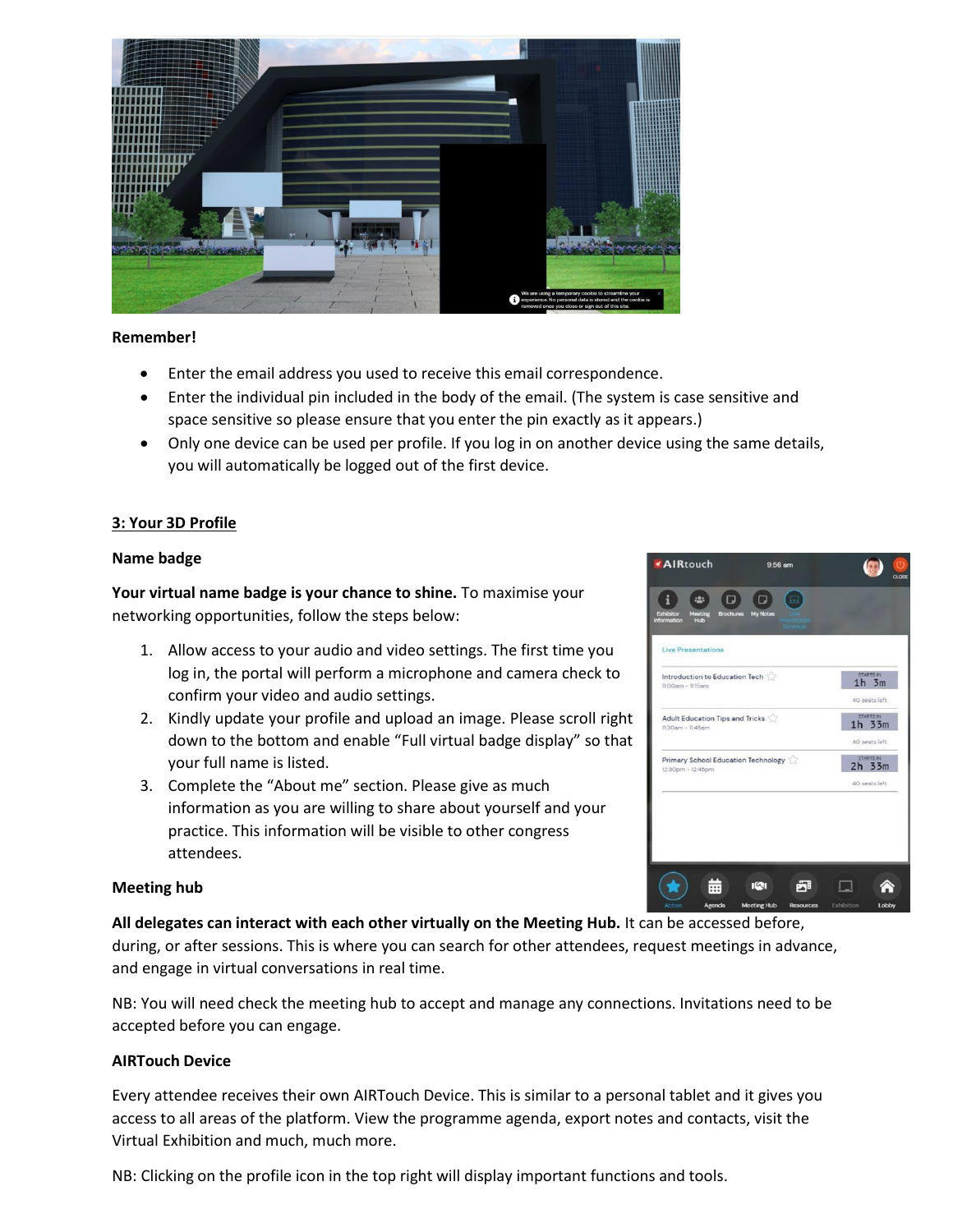### **2D Mode**

If you're experiencing low or unstable bandwidth you can switch to 2D Mode at any time. Switch back to 3D when your connection improves.

# **4: Exploring the 3D platform.**

We advise you to log in at least a day before the congress to get used to the online portal. Be sure to watch the "How to use the Virtual Event Portal" video.

For queries: Desiree@confco.co.za [Sunisha@confco.co.za](mailto:Sunisha@confco.co.za) [Thandeka@confco.co.za](mailto:Thandeka@confco.co.za) Or call 031 3039852 or 061 405 1037

### **Home Page Lobby**

Just like a real-world meeting space, the lobby is your first port of call. It serves as a central hub where you can view information about the day's program, access additional tools such as Live Support or Meeting Hub and enter the Plenary venue or Exhibition Hall.

### **Auditorium Programme Lobby**

This is where you can view the programme and join the day's sessions and functions. At the time advertised on the programme you will be able to join the session. A timer shows the start and duration of the session.

# **Networking Sessions**

In an effort to make our virtual congress as social as possible, virtual networking sessions will be held as indicated in the programme.

These sessions will run along the same lines as a "speed dating" session: you will be randomly grouped with other attendees for periods of 10 minutes. After the event, you can choose who to connect with further.

# **5: Live support available on the virtual platform**

If you experience any difficulties with your audio or video, please make use of the live support function which will be available for the duration of the congress from 07h30 – 16h00.

# **6 Ask questions!**

We encourage you to participate in the Live Q&A sessions. Speakers will respond to questions and comments immediately following their presentation.

# **7. Notes**

Your personal profile allows you to make notes during each session. These will be automatically saved, and you can export them to email after the session.

# **8. Attend on your terms**

You don't have to watch sessions when they happen. The congress portal link will remain live for 30 days after the Congress, so you can catch up on what you missed.